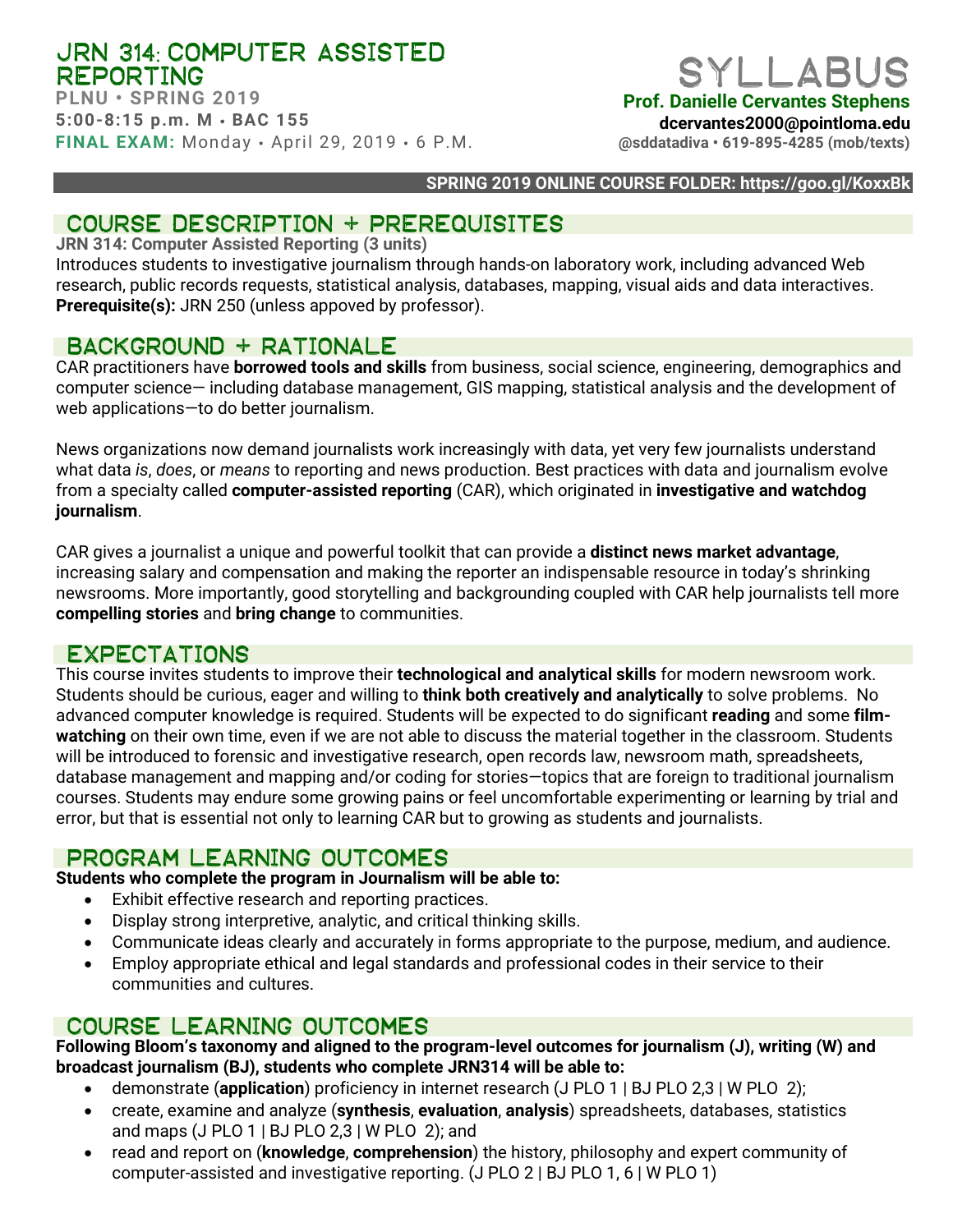### SIGNIFICANT MATERIALS + SOURCES **REQUIRED**

- **DFJ** *Data for Journalists, 5th Edition* (2019), B. Houston (ISBN 0815370407)
- **AOA** *The Art of Access: Strategies for Acquiring Public Records*, D. Cuillier and C. Davis (ISBN 1604265507)
- **IRH** *The Investigative Reporter's Handbook, 5th Edition, B.* Houston, L. Bruzzese and S. Weinberg (Reserve) **Various handouts/tip sheets developed by your professor**

### **SUGGESTED**

 **NITN** – *Numbers in the Newsroom: Using Math and Statistics in News* by Sarah Cohen (0976603713 but order via IRE/NICAR)

## Required technology

You will need access to a **PC** with Microsoft Excel and Microsoft Access software. *Please note: Mac or opensource versions of similar software are not acceptable and the instructor cannot accommodate multiple technological teaching tracks during class time.*

## Overview of topics + major projects | SUBJECT TO CHANGE

| <b>CLASS</b>                 | <b>TOPICS</b>                                                                                                                                                                                                                                                             | TEXTS / FILMS                                                | UNIT<br><b>PROJECTS</b>                             |  |  |  |  |
|------------------------------|---------------------------------------------------------------------------------------------------------------------------------------------------------------------------------------------------------------------------------------------------------------------------|--------------------------------------------------------------|-----------------------------------------------------|--|--|--|--|
| WEEK 1                       | <b>Course Orientation   Intro to DJ/CAR</b>                                                                                                                                                                                                                               | Award-winners<br>Journalism in the<br>Age of Data (JITAD)    | R&R only                                            |  |  |  |  |
| WEEK <sub>2</sub>            | <b>Introduction to Computer-Assisted</b><br>Research/Reporting: CAR's origins, tools and best<br>practices. Case studies.                                                                                                                                                 | • DFJ: Ch. 1-2                                               | R&R only                                            |  |  |  |  |
| WEEK 3                       | <b>MLK DAY-NO CLASS</b>                                                                                                                                                                                                                                                   |                                                              |                                                     |  |  |  |  |
| WEEKS 4-6                    | Investigative Research   Backgrounding individuals,<br>businesses, organizations: Compiling background<br>material using vital records, locator databases,<br>criminal and civil case files, incorporation and tax<br>filings, professional information and social media. | • IRH Intro, 1, 2, 5, 6, 7<br>• Various HOs<br>• ATPM / SPTL | Backgrounder<br>+ Memo                              |  |  |  |  |
| WEEK 7                       | Open Records & Watchdog Journalism: Knowing your<br>rights, the CaPRA, FOIA, local laws; public vs. private<br>information and data. Making your own case for<br>information and data.                                                                                    | $\bullet$ AOA<br>$\bullet$ DFJ Ch. 7<br>$\bullet$ LRO        | File PRA with a<br>local public<br>agency<br>+ Memo |  |  |  |  |
| WEEK 8                       | <b>SPRING BREAK - NO CLASS</b>                                                                                                                                                                                                                                            |                                                              |                                                     |  |  |  |  |
| WEEK 9                       | <b>Excel I   Fundamentals and basic math: Terminology</b><br>and working with data. Summing, averaging, finding<br>medians, percent change.                                                                                                                               | $\bullet$ DFJ Ch. 3                                          | Lab work                                            |  |  |  |  |
| <b>WEEKS 11-13</b>           | <b>Excel II   Tools for finding trends: Sorting, filtering and</b><br>pivot tables to summarize data and report trends.<br>Pulling it together to tell a story.                                                                                                           | $\bullet$ DFJ Ch. 4                                          | Story memo                                          |  |  |  |  |
| WEEK 14                      | Access   Working with databases: Terminology and<br>working with data. Reporting on what's in the<br>database, answering the who-what-when-where<br>questions, showing basic trends/connections.                                                                          | $\bullet$ DFJ Ch. 5                                          | Lab work                                            |  |  |  |  |
|                              | Access II   Enterprise analysis: Digging deeper to test<br>ideas, show relationships between different data and<br>different tables/databases, designing queries.<br>Enterprise joins. Pulling it together to tell a story.                                               | $\bullet$ DFJ Ch. 6                                          | Story memo                                          |  |  |  |  |
| <b>FINALS</b><br><b>WEEK</b> | <b>COMPREHENSIVE FINAL EXAM</b><br>Monday, April 29, 2019 · 6 p.m. · BAC 155                                                                                                                                                                                              |                                                              |                                                     |  |  |  |  |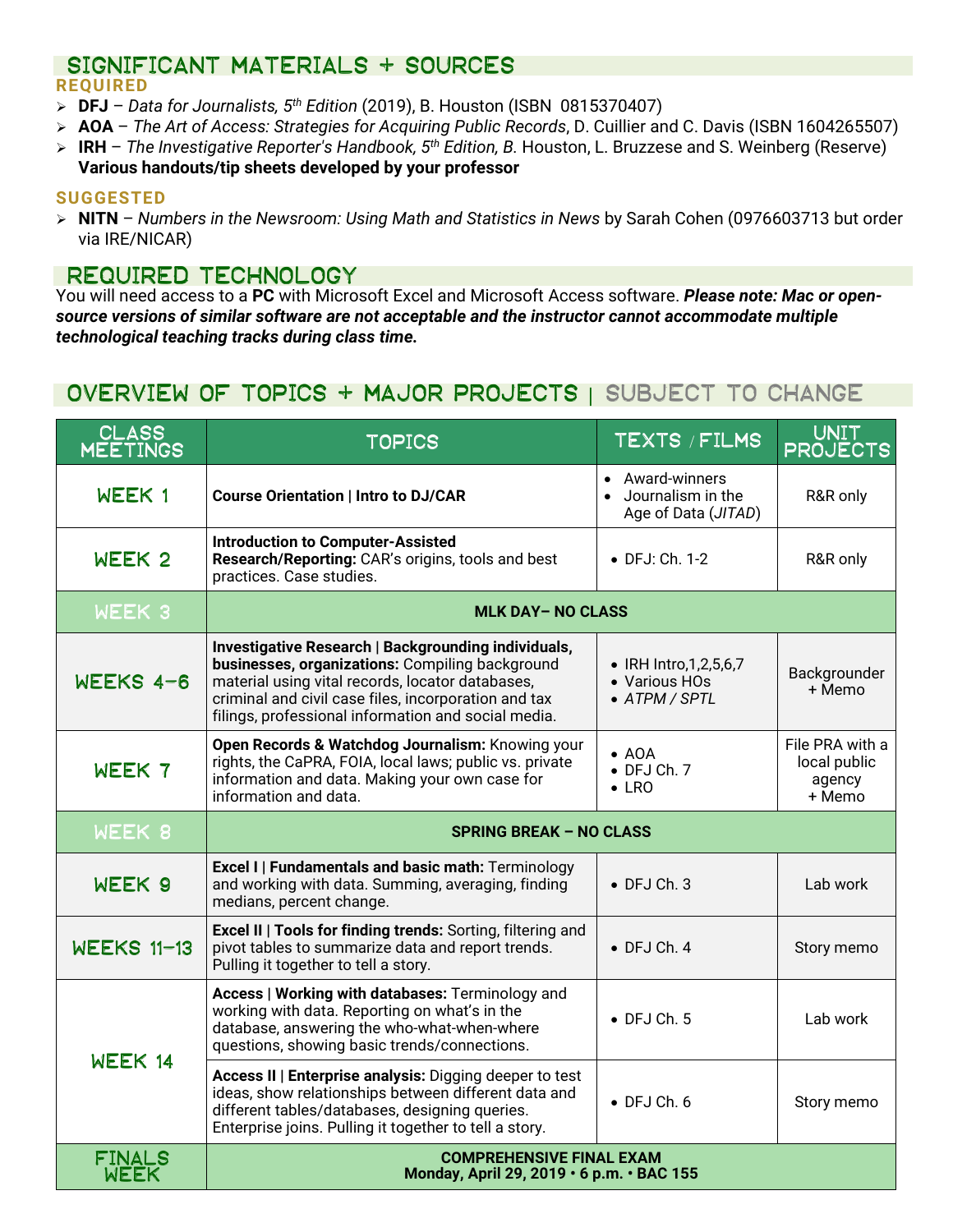## Course grading

### **GRADE BREAKDOWN**

| Knowledge development (R&Rs, in-class assignments)               | 30 percent       |
|------------------------------------------------------------------|------------------|
| <b>Assessment (Quizzes)</b>                                      | 20 percent       |
| Watchdog advocacy (Public records request, rex/data negotiation) | 10 percent       |
| Reporting (Backgrounder, Excel and/or Access memos)              | 30 percent       |
| Final assessment (Comprehensive exam)                            | 10 percent       |
| Attendance. See below.                                           | $\sim$ 5 percent |
|                                                                  |                  |

## **GRADE CALCULATION (EXPRESSED IN PERCENTAGES)**

| A 95-100        |  | <b>B+</b> 87-89 <b>C+</b> 77-79 <b>D+</b> 65-69 |  |
|-----------------|--|-------------------------------------------------|--|
| <b>A-</b> 90-94 |  | <b>B</b> 83-86 <b>C</b> 73-7 <b>D</b> 63-64     |  |
|                 |  | <b>B-</b> 80-82 <b>C-</b> 70-72 <b>D-</b> 60-62 |  |

### **EXTRA CREDIT POLICY**

The instructor makes extra credit available to students who participate fully in class and consistently turn in their regular assignments. Extra credit opportunities are designed to improve students' grades where students fall short and if they are actively trying to improve their performance. *In order for extra credit points to apply at the end of the semester:* [1] a student may not be missing any project assignments, [2] a student may not have more than two (2) unexcused absences, and [3] the student must carry a C (74% or higher) in the course. **These terms can change at any time.**

### **ATTENDANCE POLICY**

A student enrolled in JRN 314 is allowed one [1] unexcused absence (no questions asked). Beyond the first absence, the student will need to provide a doctor's note or proof of official school business to avoid the student's semester grade being reduced 1-2% for each additional unexcused absence.

Regular attendance at all classes is considered essential to optimum academic achievement**. If the student is absent from more than 10 percent of class meetings, the faculty member can file a written report which may result in de-enrollment.** If the absences exceed 20 percent, the student may be de-enrolled without notice until the university drop date or, after that date, receive the appropriate grade for their work and participation. See Academic Policies in the Undergraduate Academic Catalog.

## Disclosures + fine print | UNIVERSITY + LJWL POLICIES

### **PLNU MISSION STATEMENT: To Teach. To Shape. To Send.**

Point Loma Nazarene University exists to provide higher education in a vital Christian community where minds are engaged and challenged, character is modeled and formed, and service becomes an expression of faith. Being of Wesleyan heritage, we aspire to be a learning community where grace is foundational, truth is pursued, and holiness is a way of life.

### **LJWL DEPARTMENT MISSION STATEMENT**

Welcome to the Department of Literature, Journalism and Modern Languages. Embodying the core values of a Christian liberal arts education in the Wesleyan theological tradition, and focusing on the power of language and story to shape us and our world, the LJWL Department and programs will provide students with knowledge, skills, and experiences to equip them to understand, interpret, analyze, evaluate, and create texts as linguistic and/or artistic expressions of diverse human experiences. We value reading, writing, researching, speaking, and discussing as profound means of participating in the redemptive work of God in all of creation. The following document will provide you with the information sources and information guidelines to University and Departmental policies that apply to all courses taken in this Department.

### **UNIVERSITY ACADEMIC HONESTY**

Students should demonstrate academic honesty by doing original work and by giving appropriate credit to the ideas of others. Academic dishonesty is the act of presenting information, ideas, and/or concepts as one's own when in reality they are the results of another person's creativity and effort. A faculty member who believes a situation involving academic dishonesty has been detected may assign a failing grade for that assignment or examination, or, depending on the seriousness of the offense, for the course. Faculty should follow and students may appeal using the procedure in the university Catalog. See **[Academic Policies](http://catalog.pointloma.edu/content.php?catoid=18&navoid=1278)** for definitions of kinds of academic dishonesty and for further policy information.

*Cheating* is the use of unauthorized assistance that results in an unfair advantage over other students. It includes but is not limited to: Bringing and/or using unauthorized notes, technology or other study aids during an examination; looking at other students' work during an exam or in an assignment where collaboration is not allowed; attempting to communicate with other students in order to get help during an exam or in an assignment where collaboration is not allowed; obtaining an examination prior to its administration;